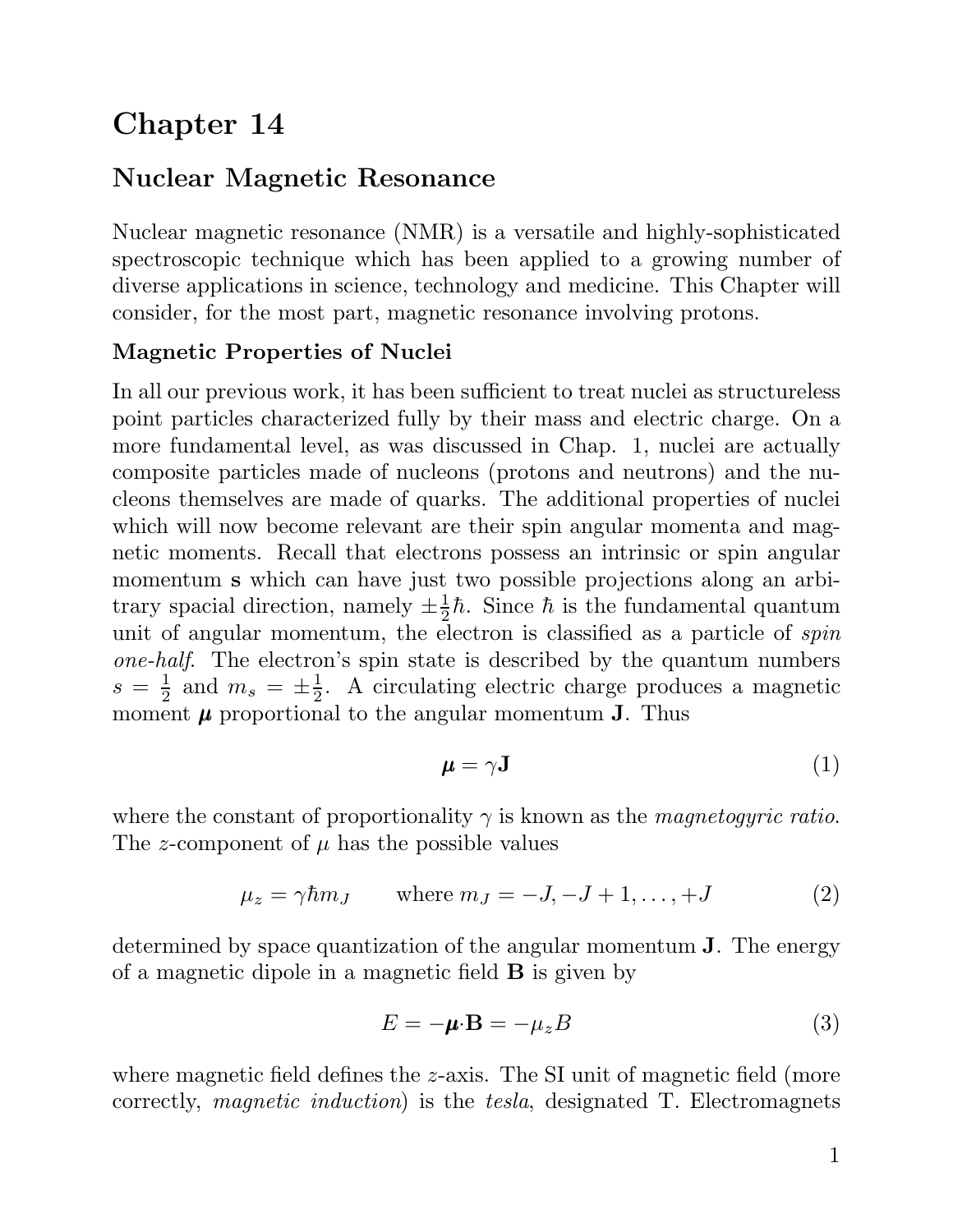used in NMR produce fields in excess of 10 T. Small iron magnets have<br>fields example 01 T, while some magnets containing rare earth elements used in NMR produce fields in excess of 10 T. Small iron magnets have<br>fields around .01 T, while some magnets containing rare-earth elements<br>such as NIP (pickium iron boron) roach 0.2 T. The Farth's magnetic field fields around .01 T, while some magnets containing rare-earth elements such as NIB (niobium-iron-boron) reach  $0.2$  T. The Earth's magnetic field fields around .01 T, while some magnets containing rare-earth elements<br>such as NIB (niobium-iron-boron) reach 0.2 T. The Earth's magnetic field<br>is approximately  $5 \times 10^{-5}$  T (0.5 gauss in alternative units), dependent on such as NIB (niobium-iron-boron) reach 0.2 T. The Earth's magnetic field<br>is approximately  $5 \times 10^{-5}$  T (0.5 gauss in alternative units), dependent on<br>geographic location. At the other extreme, a neutron star, which is re is approximately  $5 \times 10^{-5}$  T (0.5 gauss in alternative units), dependent on<br>geographic location. At the other extreme, a neutron star, which is really a<br>giant nucleus, has a field predicted to be of the order of  $10^8$  geographic location. At the other extreme, a neutron star, which is really a giant nucleus, has a field predicted to be of the order of  $10^8$  T. The energy relation (3) determines the most conveniently units for magnetic giant nucleus, has a field predicte<br>relation (3) determines the most<br>namely joules per tesla, J T<sup>-1</sup>.<br>For orbital mation of an elecion (3) determines the most conveniently units for magnetic moment,<br>ely joules per tesla, J T<sup>-1</sup>.<br>For orbital motion of an electron, where the angular momentum is  $\ell$ ,

namely joules per tesla,  $J T^{-1}$ .<br>For orbital motion of an electro:<br>the magnetic moment is given by

$$
\mu_z = -\frac{e\hbar}{2m} m_\ell = -\mu_B m_\ell \tag{4}
$$

 $\mu_z = -\frac{m}{2m} m_\ell = -\mu_B m_\ell$  (4)<br>where the minus sign reflects the *negative* electric charge. The *Bohr mag*where the minus sign in *neton* is defined by

$$
\mu_B = \frac{e\hbar}{2m} = 9.274 \times 10^{-24} \text{J T}^{-1}
$$
\n(5)

 $\mu_B = \frac{1}{2m} = 9.274 \times 10^{-5} \text{ J}$ <br>The magnetic moment produced by electron spin is written

ced by electron spin is written

\n
$$
\mu_z = -g \mu_B m_s \tag{6}
$$

 $\mu_z = -g \mu_B m_s$  (6)<br>with introduction of the *q-factor*. Eq (4) implies  $q = 1$  for orbital motion. with introduction of the *g-factor*. Eq (4) implies  $g = 1$  for orbital motion.<br>For electron spin, however,  $g = 2$  (more exactly, 2.0023). The factor 2 components for  $m = \frac{1}{2}$  such that  $\sin \text{ and } \ell = 1$  orbital magnetic m with introduction of the *g-factor*. Eq (4) implies  $g = 1$  for orbital motion.<br>For electron spin, however,  $g = 2$  (more exactly, 2.0023). The factor 2 compensates for  $m_s = \frac{1}{2}$  such that spin and  $\ell = 1$  orbital magnet  $2^{50}$ For electron spin, however,  $g = 2$  (mo<br>compensates for  $m_s = \frac{1}{2}$  such that spin as<br>are both equal to one Bohr magneton. bensates for  $m_s = \frac{1}{2}$  such that spin and  $\ell = 1$  orbital magnetic moments<br>both equal to one Bohr magneton.<br>Many nuclei possess spin angular momentum, analogous to that of the<br>rep. The nuclear spin decimated L has an i

are both equal to one Bohr magneton.<br>Many nuclei possess spin angular momentum, analogous to that of the electron. The nuclear spin, designated  $I$ , has an integral or half-integral Many nuclei possess spin angular momentum, analogous to that of the<br>electron. The nuclear spin, designated I, has an integral or half-integral<br>value:  $0, \frac{1}{2}, 1, \frac{3}{2}$ , and so on. Table 1 lists some nuclei of importan electron. The nuclear spin, designated I, has an integral or half-integral value:  $0, \frac{1}{2}, 1, \frac{3}{2}$ , and so on. Table 1 lists some nuclei of importance in chemical applications of NMR. The proton and the neutron both chemical applications of NMR. The proton and the neutron both are spin  $\frac{1}{2}$  particles, like the electron. Complex nuclei have angular momenta which are value:  $0, \frac{1}{2}, 1, \frac{3}{2}$ , and so on. Table 1 lists some nuclei of importance in chemical applications of NMR. The proton and the neutron both are spin  $\frac{1}{2}$  particles, like the electron. Complex nuclei have angula chemical applications of NMR. The proton and the neutron both are spin  $\frac{1}{2}$  particles, like the electron. Complex nuclei have angular momenta which are resultants of the spins of their component nucleons. The deutero particles, like the electron. Complex nuclei have angular momenta which are<br>resultants of the spins of their component nucleons. The deuteron <sup>2</sup>H, with<br> $I = 1$ , evidently has parallel proton and neutron spins. The <sup>4</sup>He n resultants of the spins of their component nucleons. The deuteron <sup>2</sup>H, with  $I = 1$ , evidently has parallel proton and neutron spins. The <sup>4</sup>He nucleus has  $I = 0$ , as do <sup>12</sup>C, <sup>16</sup>O, <sup>20</sup>Ne, <sup>28</sup>Si and <sup>32</sup>S. These nucle  $I = 1$ , evidently has parallel proton and neutron spins. The <sup>4</sup>He nucleus has  $I = 0$ , as do <sup>12</sup>C, <sup>16</sup>O, <sup>20</sup>Ne, <sup>28</sup>Si and <sup>32</sup>S. These nuclei contain filled shells of protons and neutrons with the vector sum of the co of protons and neutrons with the vector sum of the component angular momenta equal to zero, analogous to closed shells of electrons in atoms and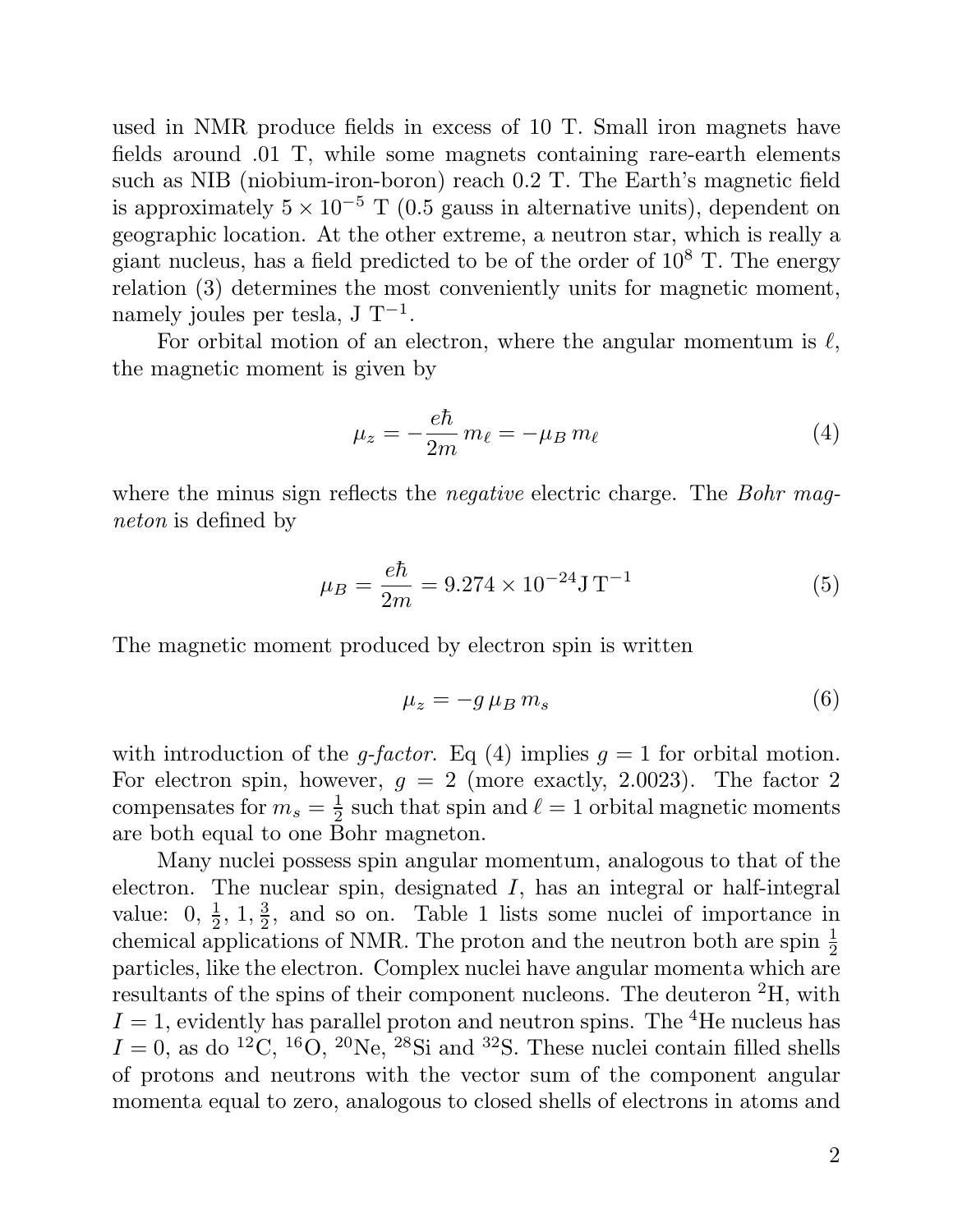molecules. In fact, all even-even nuclei have spins of zero. Nuclear magnetic molecules. In fact, all even-even nuclei have spins of a moments are of the order of a *nuclear magneton* 

$$
\mu_N = \frac{e\hbar}{2M} = 5.051 \times 10^{-27} \text{J T}^{-1}
$$
 (7)

where  $M$  is the mass of the proton. The nuclear magneton is smaller than the Bohr magneton by a factor  $m/M \approx 1836$ . nagneton by a factor  $m/M \approx 1836$ .<br>Table 1. Some common nuclei in NMR spectroscopy

| nuclide                    |               | $g_I$     | $\mu/\mu_N$ | $\gamma_I/10^7$ | abundance $%$ |
|----------------------------|---------------|-----------|-------------|-----------------|---------------|
| $\frac{1}{0}n$             |               | $-3.8260$ | $-1.9130$   | $-18.324$       |               |
| ${}^{1}_{1}H$              |               | 5.5857    | 2.7928      | 26.752          | 99.98         |
| ${}^{2}_{1}H$              |               | 0.8574    | 0.8574      | 4.1067          | 0.0156        |
| $^{11}_{5}$ $\overline{B}$ | 3             | 1.7923    | 2.6886      | 8.5841          | 80.4          |
| $^{13}_{\,6}$ C            |               | 1.4046    | 0.7023      | 6.7272          | 1.1           |
| $^{14}$ N                  |               | 0.4036    | 0.4036      | 1.9328          | 99.635        |
| $^{17}_{8}$ O              | $\frac{5}{2}$ | $-0.7572$ | $-1.893$    | $-3.627$        | 0.037         |
| $^{19}_{\rm 9} \rm F$      |               | 5.2567    | 2.628       | 25.177          | 100           |
| $^{31}_{15}P$              |               | 2.2634    | 1.2317      | 10.840          | 100           |

(2) and (6), nuclear moments are represented by  
\n
$$
\mu_z = g_I \mu_N m_I = \hbar \gamma_I m_I
$$
\n(8)

 $\mu_z = g_I \mu_N m_I = \hbar \gamma_I m_I$  (8)<br>where  $g_I$  is the nuclear g-factor and  $\gamma_I$ , the magnetogyric ratio. Most nuclei<br>have negitive a factors, as would be expected for a notating negitive electric where  $g_I$  is the nuclear g-factor and  $\gamma_I$ , the magnetogyric ratio. Most nuclei<br>have positive g-factors, as would be expected for a rotating positive electric<br>charge. It was long puralize that the poutron, although lack where  $g_I$  is the nuclear g-factor and  $\gamma_I$ , the magnetogyric ratio. Most nuclei<br>have positive g-factors, as would be expected for a rotating positive electric<br>charge. It was long puzzling that the neutron, although lack have positive g-factors, as would be expected for a rotating positive electric<br>charge. It was long puzzling that the neutron, although lacking electric<br>charge, has a magnetic moment. It is now understood that the neutron<br> charge. It was long puzzling that the neutron, although lacking electric charge, has a magnetic moment. It is now understood that the neutron is a composite of three charged quarks,  $udd$ . The negatively-charged  $d$ -quarks producing a negative magnetic moment, like that of the electron. The <sup>g</sup>quarks are predominantly in the outermost regions of the neutron, thereby<br>producing a negative magnetic moment, like that of the electron. The  $g$ -<br>factor for <sup>17</sup>O, and other nuclei dominated by unpaired neutron spins, i producing a negative magnet<br>factor for  ${}^{17}O$ , and other nu<br>consequently also negative.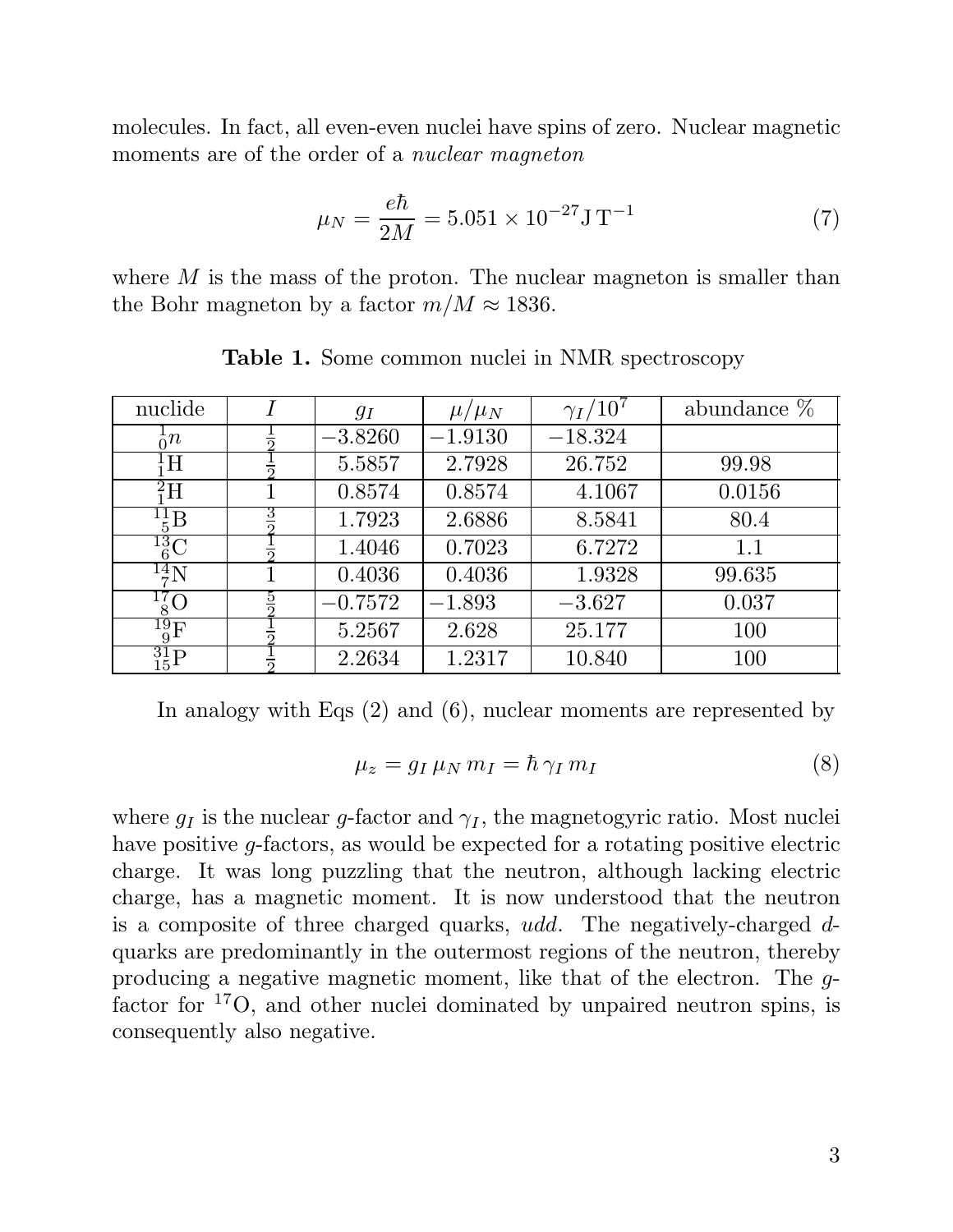### Nuclear Magnetic Resonance

Nuclear Magnetic Resonance<br>The energy of a nuclear moment in a magnetic field, according to Eq (3), The energy of<br>is given by is given by  $E_{m_I} = -\hbar \gamma_I m_I B$  (9)<br>For a nucleus of spin I, the energy of a nucleus in a magnetic field is split

$$
E_{m_I} = -\hbar \gamma_I m_I B \tag{9}
$$

For a nucleus of spin I, the energy of a nucleus in a magnetic field is split<br>into  $2I + 1$  Zeeman levels. A proton, and other nuclei with spin  $\frac{1}{2}$ , have<br>inst two possible levels. For a nucleus of spin  $I$ , t<br>into  $2I + 1$  Zeeman level<br>just two possible levels:

A proton, and other nuclear with spin 
$$
\frac{1}{2}
$$
, have  

$$
E_{\pm 1/2} = \pm \frac{1}{2} \hbar \gamma B
$$
(10)

 $E_{\pm 1/2} = \mp \frac{1}{2} \hbar \gamma B$  (10)<br>with the α-spin state  $(m_I = -1/2)$  lower in energy than the β-spin state with the  $\alpha$ -spin stat<br> $(m_I = +1/2)$  by <sup>2</sup> (1/2) lower in energy than the *β*-spin state<br>  $\Delta E = \hbar \gamma B$  (11)  $(m_I = +1/2)$  by  $\Delta E = \hbar \gamma B$  (11)<br>Fig. 1 shows the energy of a proton as a function of magnetic field. In zero

$$
\Delta E = \hbar \gamma B \tag{11}
$$

Fig. 1 shows the energy of a proton as a function of magnetic field. In zero<br>field  $(\mathbf{B} = 0)$ , the two spin states are degenerate. In a field B, the energy<br>conditions corresponds to a photon of energy  $\Delta E = \hbar \Delta t = h\mu$  w Fig. 1 shows the energy of a proton as a function of magnetic field. In field (**B** = 0), the two spin states are degenerate. In a field *B*, the esplitting corresponds to a photon of energy  $\Delta E = \hbar \omega = h\nu$  where

$$
\omega_L = \gamma B
$$
 or  $\nu_L = \frac{\gamma B}{2\pi}$  (12)

known as the Larmor frequency of the nucleus. For the proton in a field known as the *Larmor frequency* of the nucleus. For the proton in a field<br>of 1 T,  $\nu_L = 42.576$  MHz, as the proton spin orientation flips from  $+\frac{1}{2}$ <br>to  $\frac{1}{2}$ . This transition is in the redisfrequency region of the to  $-\frac{1}{2}$ . T m as the *Larmor frequency* of the nucleus. For the proton in a field T,  $\nu_L = 42.576$  MHz, as the proton spin orientation flips from  $+\frac{1}{2}$ .<br>This transition is in the radiofrequency region of the electromag-<br>meeting. of 1 T,  $\nu_L = 42.576$  MHz, as the proton spin orientation flips from  $+\frac{1}{2}$  to  $-\frac{1}{2}$ . This transition is in the radiofrequency region of the electromagnetic spectrum. NMR spectroscopy consequently exploits the tech to  $-\frac{1}{2}$ . This transition is<br>netic spectrum. NMR sp<br>radiowave engineering.



Figure 1. Energies of spin  $\frac{1}{2}$  nucleus<br>in magnetic field changing NAD trans **Figure 1.** Energies of spin  $\frac{1}{2}$  nucleus<br>in magnetic field showing NMR tran-<br>sition at Larmor frequency  $U$ **Figure 1.** Energies of spin  $\frac{1}{2}$  nuotin magnetic field showing NMR that sition at Larmor frequency  $\nu_L$ .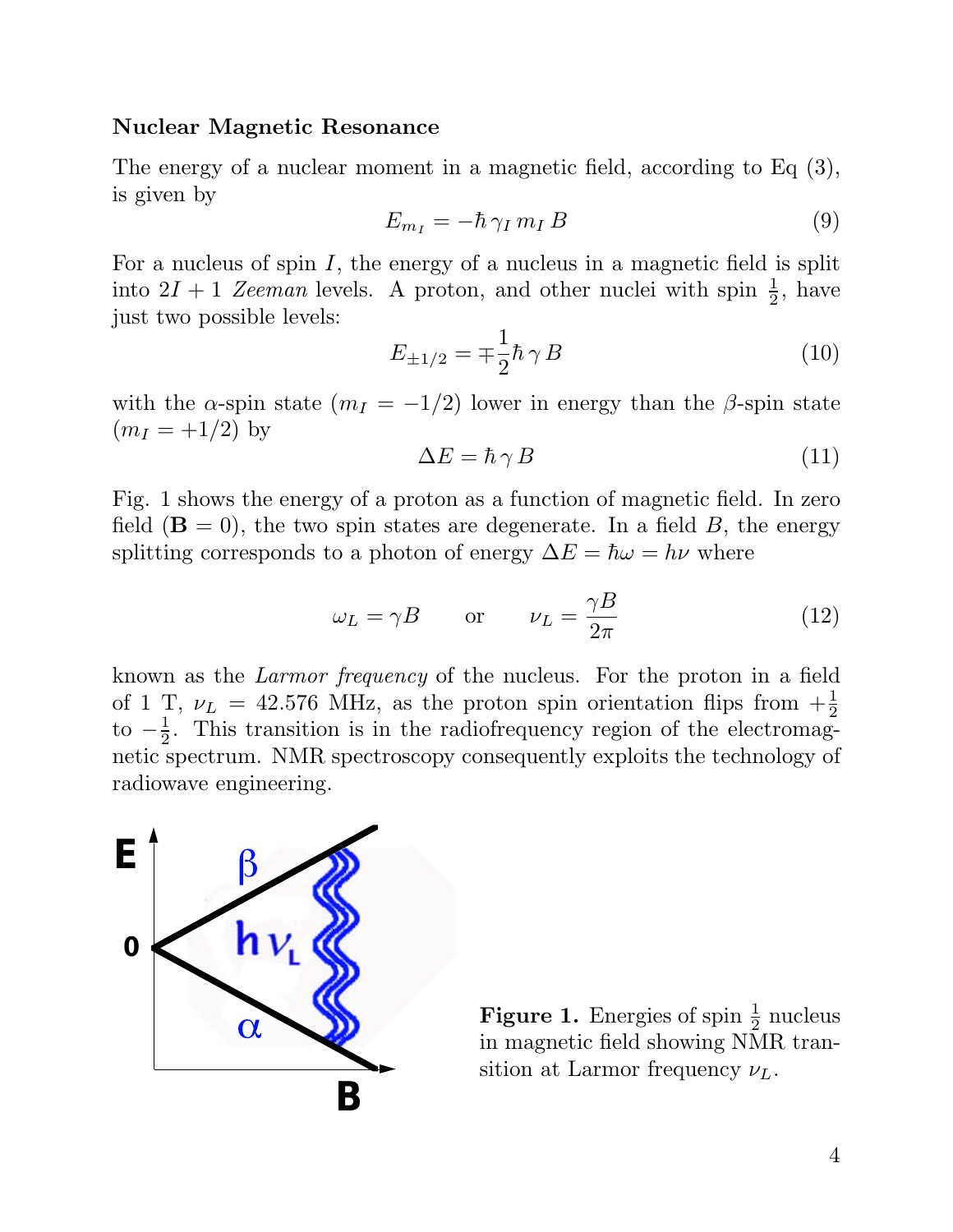A transition cannot occur unless the values of the radiofrequency and the magnetic field accurately fulfill Eq (12). This is why the technique is cat-A transition cannot occur unless the values of the radiofrequency and the magnetic field accurately fulfill Eq  $(12)$ . This is why the technique is categorized as a *resonance* phenomenon. If some resonance condition is magnetic field accurately fulfill Eq  $(12)$ . This is why the technique is cat-<br>egorized as a *resonance* phenomenon. If some resonance condition is *not*<br>satisfied, no radiation can be absorbed or emitted by the nuclear s egorized as a *resonance* phenomenon. If some resonance condition is *not* satisfied, no radiation can be absorbed or emitted by the nuclear spins. In the earlier techniques of NMR spectroscopy, it was found more convenie satisfied, no radiation can be absorbed or emitted by the nuclear spins. In<br>the earlier techniques of NMR spectroscopy, it was found more convenient<br>keep the radiofrequency fixed and sweep over values of the magnetic fiel the earlier techniques of NMR spectroscopy, it was found more convenient<br>keep the radiofrequency fixed and sweep over values of the magnetic field  $B$ <br>to detect resonances. These have been largely supplanted by modern pul keep the radiofrequency fixed and s<br>to detect resonances. These have b<br>techniques, to be described later.<br>The transition probability for etect resonances. These have been largely supplanted by modern pulse<br>niques, to be described later.<br>The transition probability for the upward transition (absorption) is<br>let a that for the downward transition (atimulated em

techniques, to be described later.<br>The transition probability for the upward transition (absorption) is<br>equal to that for the downward transition (stimulated emission). (The<br>contribution of montenoous emission is noglible The transition probability for the upward transition (absorption) is<br>equal to that for the downward transition (stimulated emission). (The<br>contribution of spontaneous emission is neglible at radiofrequencies.) Thus<br>if the equal to that for the downward transition (stimulated emission). (The contribution of spontaneous emission is neglible at radiofrequencies.) Thus if there were equal populations of nuclei in the α and β spin states, ther would be zero *net* absorption by a macroscopic sample. The possibility of if there were equal populations of nuclei in the  $\alpha$  and  $\beta$  spin states, there would be zero *net* absorption by a macroscopic sample. The possibility of observable NMR absorption depends on the lower state having at l would be zero *net* absorption by a macroscopic sample. The possibility of observable NMR absorption depends on the lower state having at least a slight excess in population. At thermal equlibrium, the ratio of populations slight excess in population. At thermal equilibrium, the ratio of populations follows a Boltzmann distribution

$$
\frac{N_{\beta}}{N_{\alpha}} = \frac{e^{-E_{\beta}/kT}}{e^{-E_{\alpha}/kT}} = e^{-\hbar\gamma B/kT}
$$
\n(13)

Thus the relative population difference is given by

$$
\frac{\Delta N}{N} = \frac{N_{\alpha} - N_{\beta}}{N_{\alpha} + N_{\beta}} \approx \frac{\hbar \gamma B}{2kT}
$$
\n(14)

Since nuclear Zeeman energies are so small, the populations of the  $\alpha$  and  $\beta$ Since nuclear Zeeman energies are so small, the populations of the  $\alpha$  and  $\beta$  spin states differ very slightly. For protons in a 1 T field,  $\Delta N/N \approx 3 \times 10^{-6}$ . Since nuclear Zeeman energies are so small, the populations of the  $\alpha$  and  $\beta$ <br>spin states differ very slightly. For protons in a 1 T field,  $\Delta N/N \approx 3 \times 10^{-6}$ .<br>Although the population excess in the lower level is only spin states differ very slightly. For protons in a 1 T field,  $\Delta N/N \approx 3 \times 10^{-6}$ .<br>Although the population excess in the lower level is only of the order of parts<br>per million, NMR spectroscopy is capable of detecting these Although the population excess in the lower level is only of the order of parts per million, NMR spectroscopy is capable of detecting these weak signals. Higher magnetic fields and lower temperatures are favorable conditions for enhanced NMR sensitivity.<br>The Chemical Shift

NMR has become such an invaluable technique for studying the structure NMR has become such an invaluable technique for studying the structure<br>of atoms and molecules because nuclei represent ideal noninvasive probes<br>of their electronic environment. If all nuclei of a given encoies responded NMR has become such an invaluable technique for studying the structure<br>of atoms and molecules because nuclei represent ideal noninvasive probes<br>of their electronic environment. If all nuclei of a given species responded<br>at at their characteristic Larmor frequencies, NMR might then be useful for chemical analysis, but little else. The real value of NMR to chemistry comes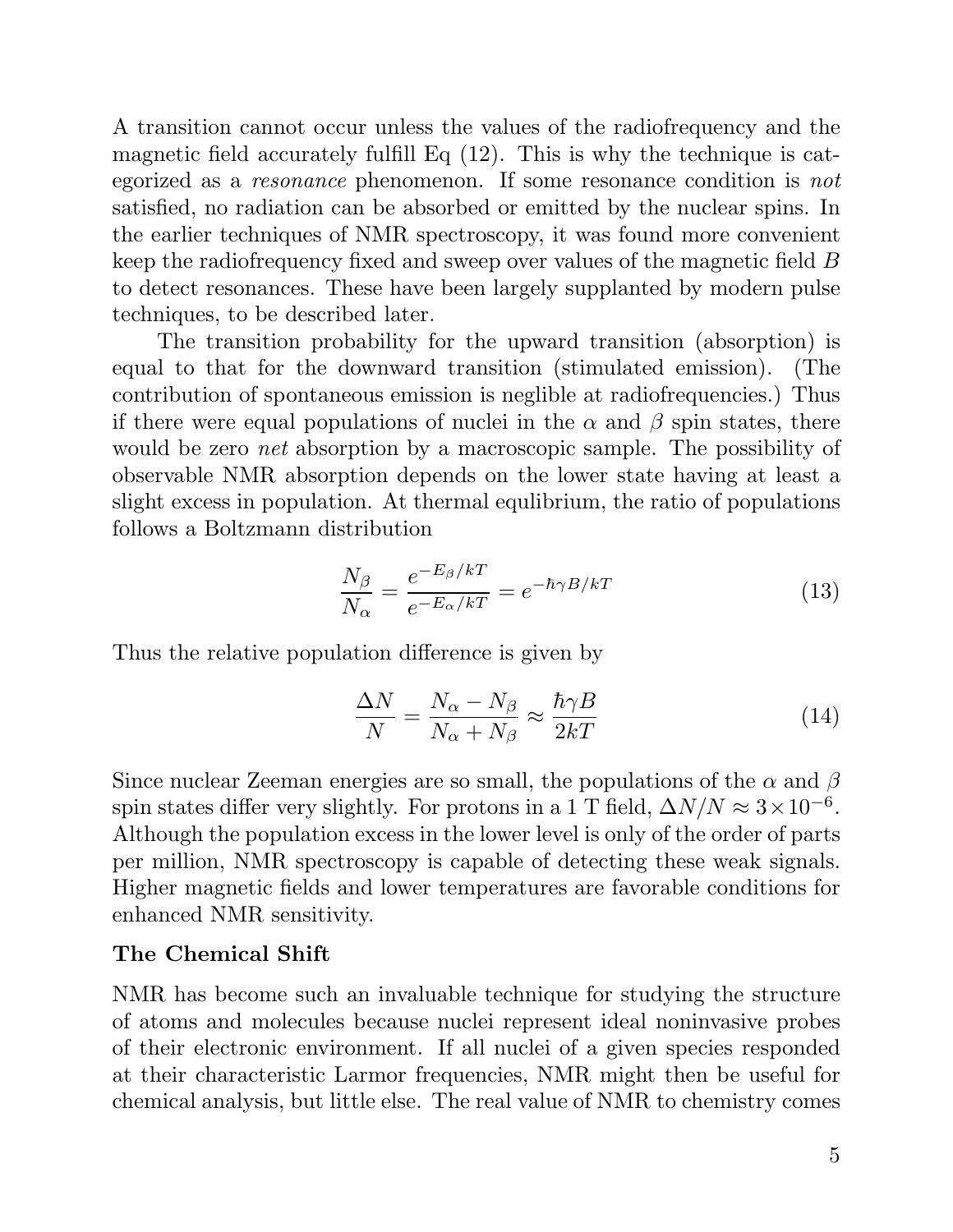from minute differences in resonance frequencies dependent on details of the from minute differences in resonance frequencies dependent on details of the electronic structure around a nucleus. The magnetic field induces orbital angular momentum in the electron cloud around a nucleus, thus, in effec from minute differences in resonance frequencies dependent on details of the electronic structure around a nucleus. The magnetic field induces orbital angular momentum in the electron cloud around a nucleus, thus, in effe angular momentum in the electron cloud around a nucleus, thus, in effect, partially shielding the nucleus from the external field  $B$ . The actual or *local* angular momentum in the electron cloud around a nucleus, thus, in effertially shielding the nucleus from the external field  $B$ . The actual or  $l$  value of the magnetic field at the position of a nucleus is expressed

the position of a nucleus is expressed  

$$
B_{\text{loc}} = (1 - \sigma)B \tag{15}
$$

where the fractional reduction of the field is denoted by  $\sigma$ , the *shielding* where the fractional reduction of the field is denoted by  $\sigma$ , the *shielding* constant, typically of the order of parts per million. The actual resonance frequency of the puelous in its local environment is then equal t where the fractional reduction of the field is denoted by  $\sigma$ , the *shi* constant, typically of the order of parts per million. The actual resc<br>frequency of the nucleus in its local environment is then equal to frequency of the nucleus in its local environment is then equal to

$$
\nu = (1 - \sigma) \frac{\gamma B}{2\pi} \tag{16}
$$

 $\nu = (1 - \sigma) \frac{1}{2\pi}$  (16)<br>A classic example of this effect is the proton NMR spectrum of ethanol<br>CH CH OH shown in Fig. 2. The three peaks, with intensity ratios 2, 2, A classic example of this effect is the proton NMR spectrum of ethanol  $CH_3CH_2OH$ , shown in Fig. 2. The three peaks, with intensity ratios  $3:2:1$  are believed with the three eleminally distinct environments in which  $CH_3CH_2OH$ , shown in Fig. 2. The three peaks, with intensity ratios  $3:2:1$  can be identified with the three chemically-distinct environments in which  $CH_3CH_2OH$ , shown in Fig. 2. The three peaks, with intensity ratios 3 : 2 :<br>1 can be identified with the three chemically-distinct environments in which<br>the protons find themselves: three methyl protons (CH<sub>3</sub>), two methyl 1 can be identified with the three chemically-disti<br>the protons find themselves: three methyl proton<br>protons  $(CH_2)$  and one hydroxyl proton  $(OH)$ .



Figure 2. Oscilloscope trace showing the first NMR spectrum of<br>expanding the first NMR spectrum of Figure 2. Oscilloscope trace showing the first NMR spectrum of ethanol, taken at Stanford University in 1951. Courtesy Varian ethanol, taken at Stanford University in 1951.<br>Associates, Inc.

The variation in resonance frequency due to the electronic environment of a nucleus is called the chemical shift. Chemical shifts on the delta scale are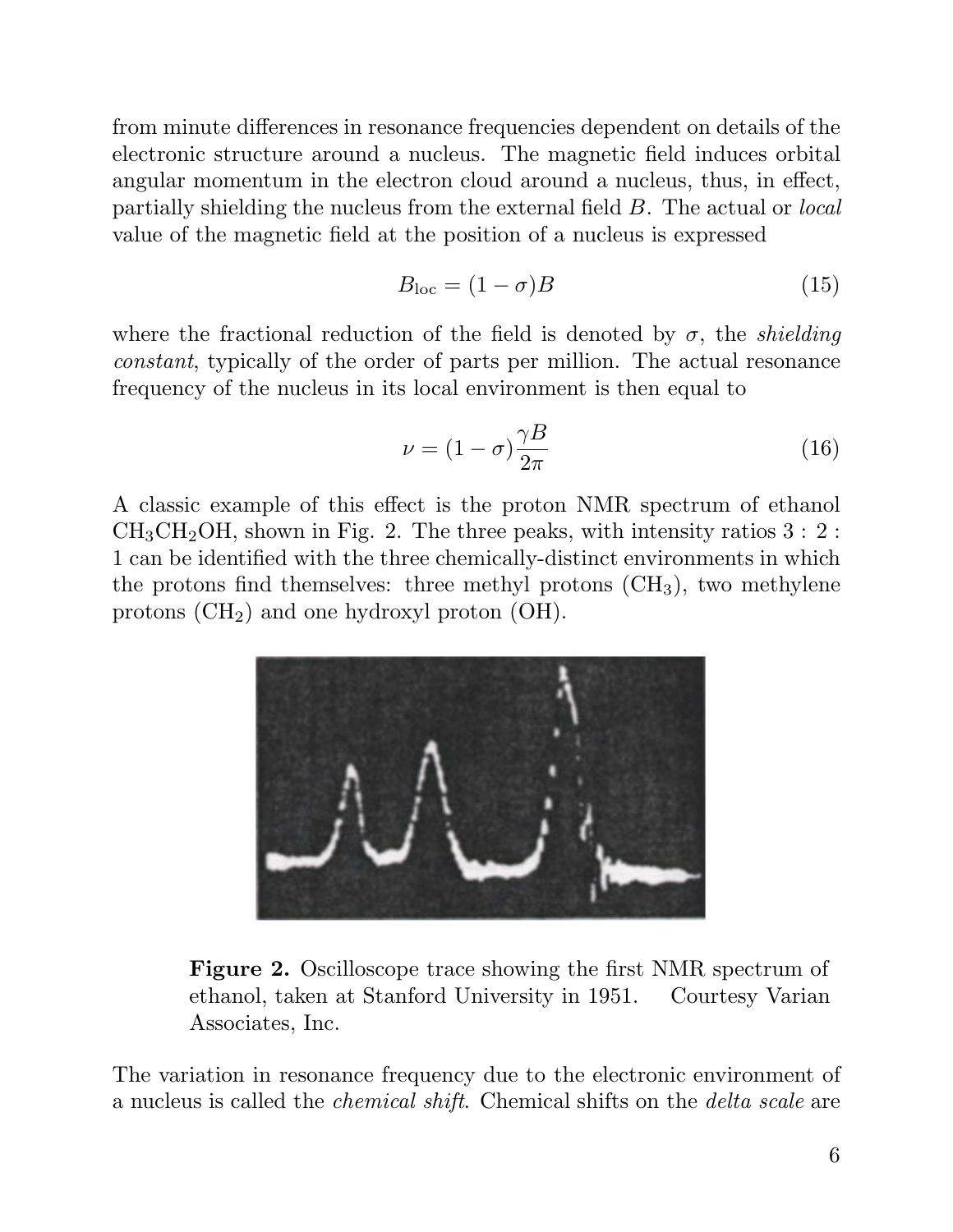defined by

$$
\delta = \frac{\nu - \nu^{\circ}}{\nu^{\circ}} \times 10^6 \tag{17}
$$

where  $\nu^{\mathrm{o}}$  re  $\delta = \frac{\nu - \nu}{\nu^{\circ}} \times 10^{6}$  (17)<br>represents the resonance frequency of a reference compound, usu-<br>mathylsilang Si(CH), which is righ in highly shielded chamically where  $\nu^{\circ}$  represents the resonance frequency of a reference compound, usually tetramethylsilane Si $(CH_3)_4$ , which is rich in highly-shielded chemically-<br>conjugation protons, as well as being unpeative and soluble in m where  $\nu^{\circ}$  represents the resonance frequency of a reference compound, usually tetramethylsilane Si(CH<sub>3</sub>)<sub>4</sub>, which is rich in highly-shielded chemically-<br>equivalent protons, as well as being unreactive and soluble i ally tetramethylsilane Si(CH<sub>3</sub>)<sub>4</sub>, which is rich in highly-shielded chemically-<br>equivalent protons, as well as being unreactive and soluble in many liquids.<br>By definition  $\delta = 0$  for TMS and almost everything else is "d equivalent protons, as well as being unreactive and soluble in many liquids.<br>By definition  $\delta = 0$  for TMS and almost everything else is "downfield"<br>with positive values of  $\delta$ . Most compounds have delta values in the ra By definition  $\delta = 0$  for TMS and almost everything else is "downfield" with positive values of  $\delta$ . Most compounds have delta values in the range of 0 to 12 (hydrogen halides have negative values, e.g.  $\delta \approx -13$  for HI) of 0 to 12 (hydrogen halides have negative values, e.g.  $\delta \approx -13$  for HI).<br>The hydrogen atom has  $\delta \approx 13$  while the bare proton would have  $\delta \approx 31$ . of 0 to 12 (hydrogen halides have negative values, e.g.  $\delta \approx -13$  for HI).<br>The hydrogen atom has  $\delta \approx 13$  while the bare proton would have  $\delta \approx 31$ .<br>Conventionally, the  $\delta$ -scale is plotted as increasing from right to The hydrogen atom has  $\delta \approx 13$  while the bare proton would have  $\delta \approx 31$ .<br>Conventionally, the  $\delta$ -scale is plotted as increasing from right to left, in the opposite sense to the magnitude of the magnetic field. Nuclei opposite sense to the magnitude of the magnetic field. Nuclei with larger values of  $\delta$  are said to be more *deshielded*, with the bare proton being the opposite sense to the magnitude of the magnetic field. Nuclei with larger values of  $\delta$  are said to be more *deshielded*, with the bare proton being the ultimate limit. Fig. 3 shows some typical values of  $\delta$  for proton values of  $\delta$  are said to be more<br>ultimate limit. Fig. 3 shows so<br>common organic compounds.



Figure 3. Ranges of proton chemical shifts for common functional From P. Atkins, *Physical Chemistry*, (Freeman, New York, 2002). From P. Atkins, *Physical Chemistry*, (Freeman, New York, 2002).<br>Fig. 4 shows a high-resolution NMR spectrum of ethanol, including

Fig. 4 shows a high-resolution NMR spectrum of ethanol, including a  $\delta$ -scale. The "fine structure" splittings of the three chemically-shifted components will be evolvined in the part Section. The chemical shift of a Fig. 4 shows a high-resolution NMR spectrum of ethanol, including<br>a  $\delta$ -scale. The "fine structure" splittings of the three chemically-shifted<br>components will be explained in the next Section. The chemical shift of a<br>muc a  $\delta$ -scale. The "fine structure" splittings of the three chemically-shifted<br>components will be explained in the next Section. The chemical shift of a<br>nucleus is very difficult to treat theoretically. However, certain em components will be explained in the next Section. The chemical shift of a<br>nucleus is very difficult to treat theoretically. However, certain empirical<br>regularities, for example those represented in Fig. 3, provide clues ab nucleus is very difficult to treat theoretically. However, certain empirical<br>regularities, for example those represented in Fig. 3, provide clues about<br>the chemical environment of the nucleus. We will not consider these in regularities, for example those represented in Fig. 3, provide clues about<br>the chemical environment of the nucleus. We will not consider these in<br>any detail except to remark that often increased deshielding of a nucleus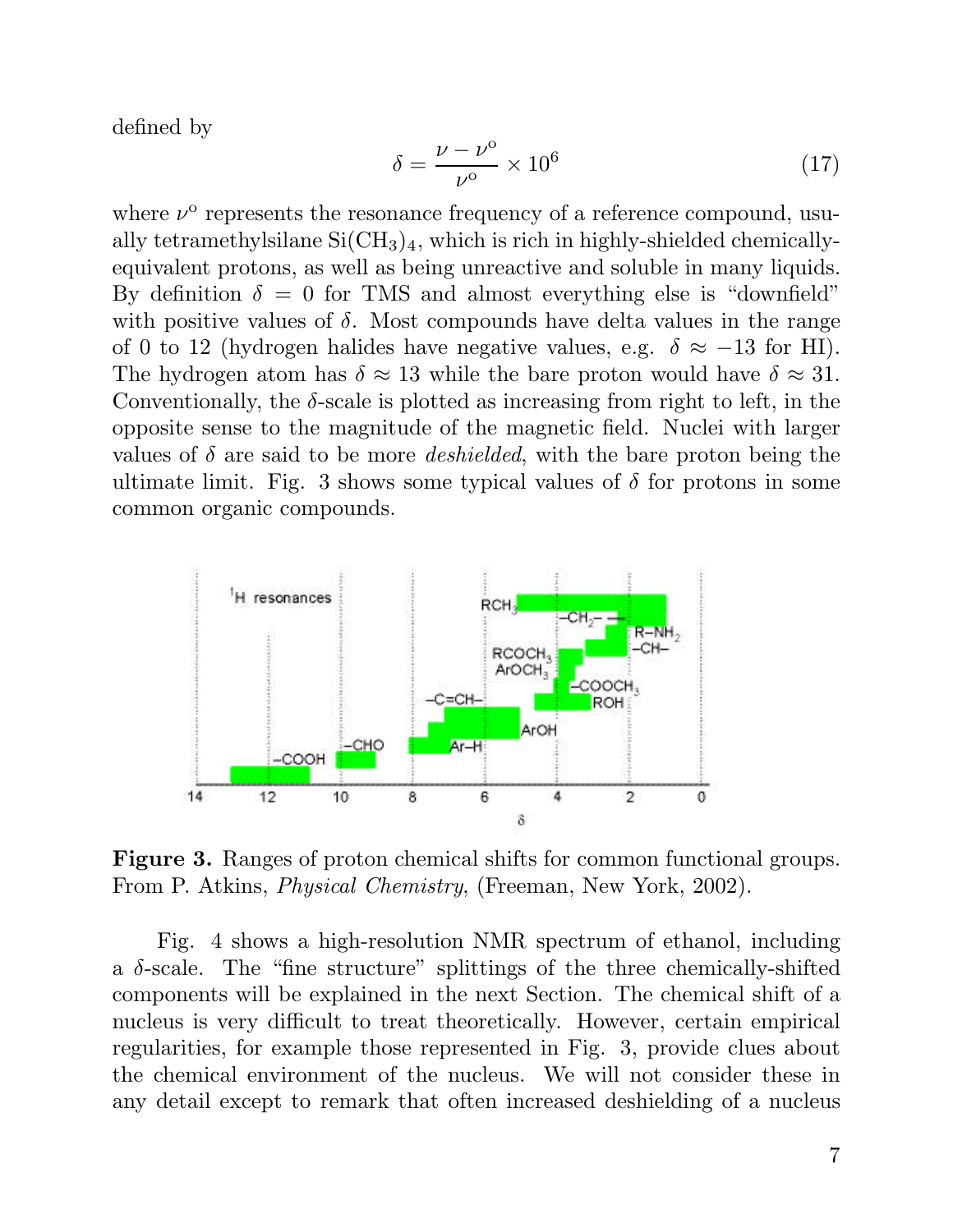(larger  $\delta$ ) can often be attributed to a more *electronegative* neighboring (larger  $\delta$ ) can often be attributed to a more *electronegative* neighboring atom. For example the proton in the ethanol spectrum (Fig. 4) with  $\delta \approx 5$ (larger  $\delta$ ) can often be attributed to a more *electronegative* neighboring<br>atom. For example the proton in the ethanol spectrum (Fig. 4) with  $\delta \approx 5$ <br>can be identified as the hydroxyl proton, since the oxygen atom can can be identified as the hydroxyl proton, since the oxygen atom can draw significant electron density from around the proton.



Figure 4. High-resolution NMR spectrum of ethanol showing  $\delta$  scale of showing  $\delta$  scale of showing  $\delta$  scale of **Figure 4.** High-resolution NMR spectrum of ethanol showing  $\delta$  scale of chemical shifts. The line at  $\delta = 0$  corresponds to the TMS trace added as chemical shifts. The line at  $\delta = 0$  corresponds to the TMS trace added as a reference.

Neighboring groups can also contribute to the chemical shift of a given Neighboring groups can also contribute to the chemical shift of a given<br>atom, particularly those with mobile  $\pi$ -electrons. For example, the *ring*<br>generating a horizon ring acts as a secondary source of magnetic field. Neighboring groups can also contribute to the chemical shift of a given<br>atom, particularly those with mobile  $\pi$ -electrons. For example, the *ring*<br>current in a benzene ring acts as a secondary source of magnetic field. atom, particularly those with mobile  $\pi$ -electrons. For example, the *ring*<br>current in a benzene ring acts as a secondary source of magnetic field. De-<br>pending on the location of a nucleus, this can contribute either shi current in a benzene ring acts as a secondary source of magnetic field. Depending on the location of a nucleus, this can contribute either shielding or deshielding of the external magnetic field, as shown in Fig. 5. The in or deshielding of the external magnetic field, as shown in Fig. 5. The interaction of neighboring groups can be exploited to obtain structural inor deshielding of the external magnetic field, as shown in Fig. 5. The interaction of neighboring groups can be exploited to obtain structural information by using *lanthanide shift reagents*. Lanthanides (elements 58 thr interaction of neighboring groups can be exploited to obtain structural information by using *lanthanide shift reagents*. Lanthanides (elements 58 through 71) contain 4 $f$ -electrons, which are not usually involved in chem formation by using *lanthanide shift reagents*. Lanthanides (elements 58 through 71) contain 4*f*-electrons, which are not usually involved in chemical bonding and can give large paramagnetic contributions. Lanthanide com through 71) contain 4*f*-electrons, which are not usually involved in chemical bonding and can give large paramagnetic contributions. Lanthanide complexes which bind to organic molecules can thereby spread out pro-<br>top re ical bonding and can give large paramagnetic contributions. Lanthanide<br>complexes which bind to organic molecules can thereby spread out pro-<br>ton resonances to simplify their analysis. A popular chelating complex<br>is  $F_{\mathcal$ complexes which bind to organic molecules can thereby spread out pro-<br>ton resonances to simplify their analysis. A popular chelating complex<br>is  $Eu(dpm)_3$ , tris(dipivaloylmethanato)europium, where dpm is the group<br> $(CU)$   $C$   $(CH<sub>3</sub>)<sub>3</sub>C-CO=CH-CO-C(CH<sub>3</sub>)<sub>3</sub>.$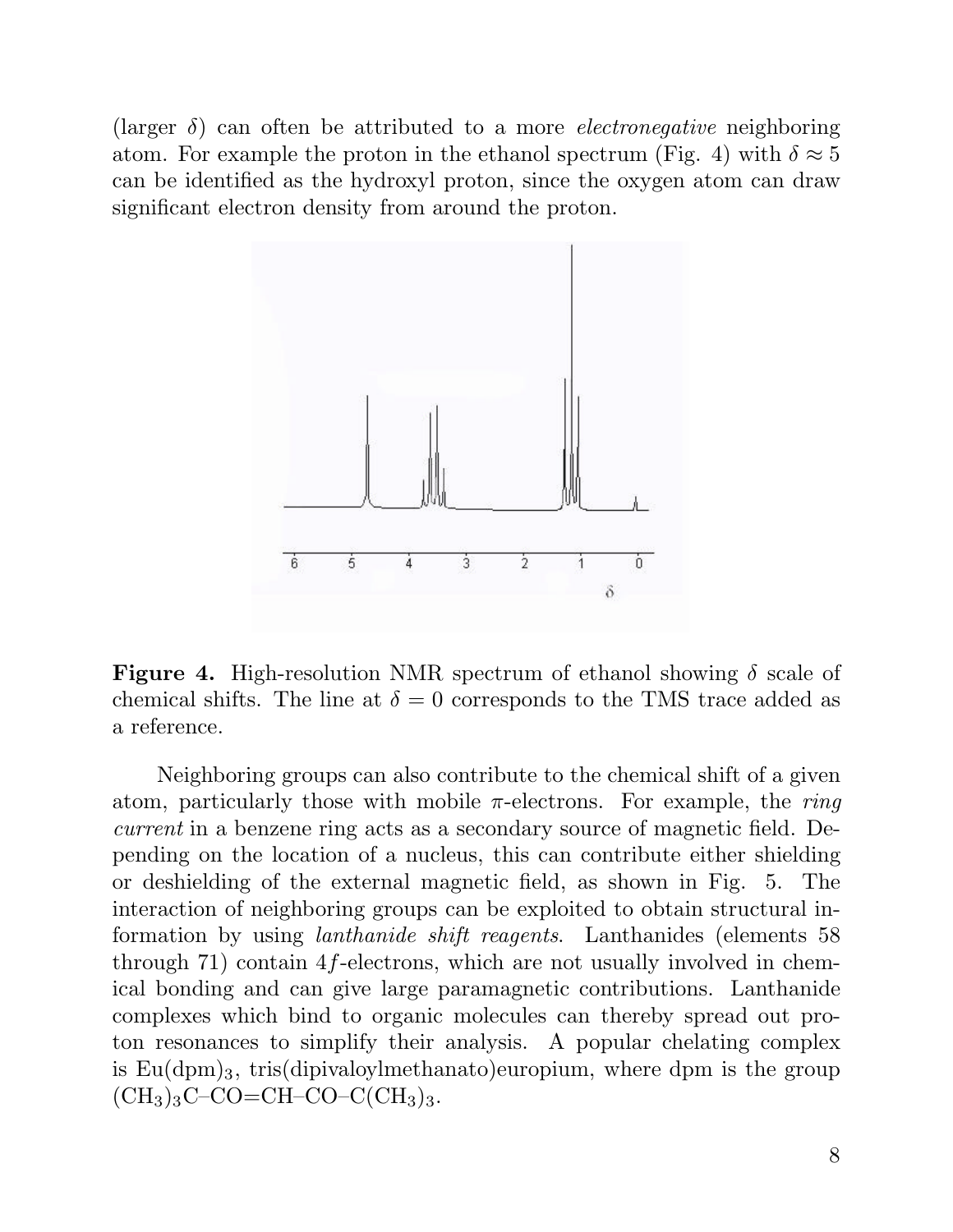

Figure 5. Magnetic field produced by ring current in benzene, shown as<br>red loops. Where the errors are parallel to the external fold **P** including Figure 5. Magnetic field produced by ring current in benzene, shown as red loops. Where the arrows are parallel to the external field **B**, including protons directly attached to the ring the effect is dechielding. However **Figure 5.** Magnetic field produced by ring current in benzene, shown as red loops. Where the arrows are parallel to the external field **B**, including protons directly attached to the ring, the effect is *deshielding*. How red loops. Where the arrows are parallel to the external field **B**, including protons directly attached to the ring, the effect is *deshielding*. However, any nuclei located within the return loops will experience a *shielding* effect.<br>Spin-Spin Coupling

Spin-Spin Coupling<br>Two of the resonances in the ethanol spectrum shown in Fig. 4 are split<br>into closely speed multiplets , are triplet and are spectot. These are the Two of the resonances in the ethanol spectrum shown in Fig. 4 are split into closely-spaced multiplets—one triplet and one quartet. These are the result of onin quin equalize between megantic nuclei which are relatively Two of the resonances in the ethanol spectrum shown in Fig. 4 are split<br>into closely-spaced multiplets—one triplet and one quartet. These are the<br>result of spin-spin coupling between magnetic nuclei which are relatively<br>al into closely-spaced multiplets—one triplet and one quartet. These are the result of spin-spin coupling between magnetic nuclei which are relatively close to one another, say within two or three bond separations. Identical result of spin-spin coupling between magnetic nuclei which are relatively<br>close to one another, say within two or three bond separations. Identical<br>nuclei in identical chemical environments are said to be *equivalent*. The close to one another, say within two or three bond separations. Identical<br>nuclei in identical chemical environments are said to be *equivalent*. They<br>have equal chemical shifts and do *not* exhibit spin-spin splitting. Non nuclei in identical chemical environments are said to be *equivalent*. They have equal chemical shifts and do *not* exhibit spin-spin splitting. Nonequivalent magnetic nuclei, on the other hand, can interact and thereby af one another's NMR frequencies. A simple example is the HD molecule, in alent magnetic nuclei, on the other hand, can interact and thereby affect<br>one another's NMR frequencies. A simple example is the HD molecule, in<br>which the spin- $\frac{1}{2}$  proton can interact with the spin-1 deuteron, even one another's NMR frequencies. A simple example is the HD molecule, in which the spin- $\frac{1}{2}$  proton can interact with the spin-1 deuteron, even though the atoms are chemically equivalent. The proton's energy is split i which the spin- $\frac{1}{2}$  proton can interact with the spin-1 deuteron, even though<br>the atoms are chemically equivalent. The proton's energy is split into two<br>levels by the external magnetic field, as shown in Fig. 1. The the atoms are chemically equivalent. The proton's energy is split into two levels by the external magnetic field, as shown in Fig. 1. The neighboring deuteron, itself a magnet, will also contribute to the local field at th levels by the external magnetic field, as shown in Fig. 1. The neighboring<br>deuteron, itself a magnet, will also contribute to the local field at the pro-<br>ton. The deuteron's *three* possible orientations in the external f deuteron, itself a magnet, will also contribute to the local field at the proton. The deuteron's *three* possible orientations in the external field, with  $M_I = -1, 0, +1$ , with different contributions to the magnetic field ton. The deuteron's *three* possible orientations in the external field, with  $M_I = -1, 0, +1$ , with different contributions to the magnetic field at the proton, as shown in Fig. 6. The proton's resonance is split into three  $M_I = -1, 0, +1$ , with different contributions to the magnetic field at the proton, as shown in Fig. 6. The proton's resonance is split into three evenly spaced, equally intense lines (a triplet), with a separation of 42.9 Hz. Correspondingly the deuteron's resonance is split into a 42.9 Hz doublet by its interaction with the proton. These splittings are *independent* of t respondingly the deuteron's resonance is split into a 42.9 Hz doublet by its<br>interaction with the proton. These splittings are *independent* of the exter-<br>nal field B, whereas chemical shifts are *proportional* to B. Fig. interaction with the proton. These splittings are *independent* of the exter-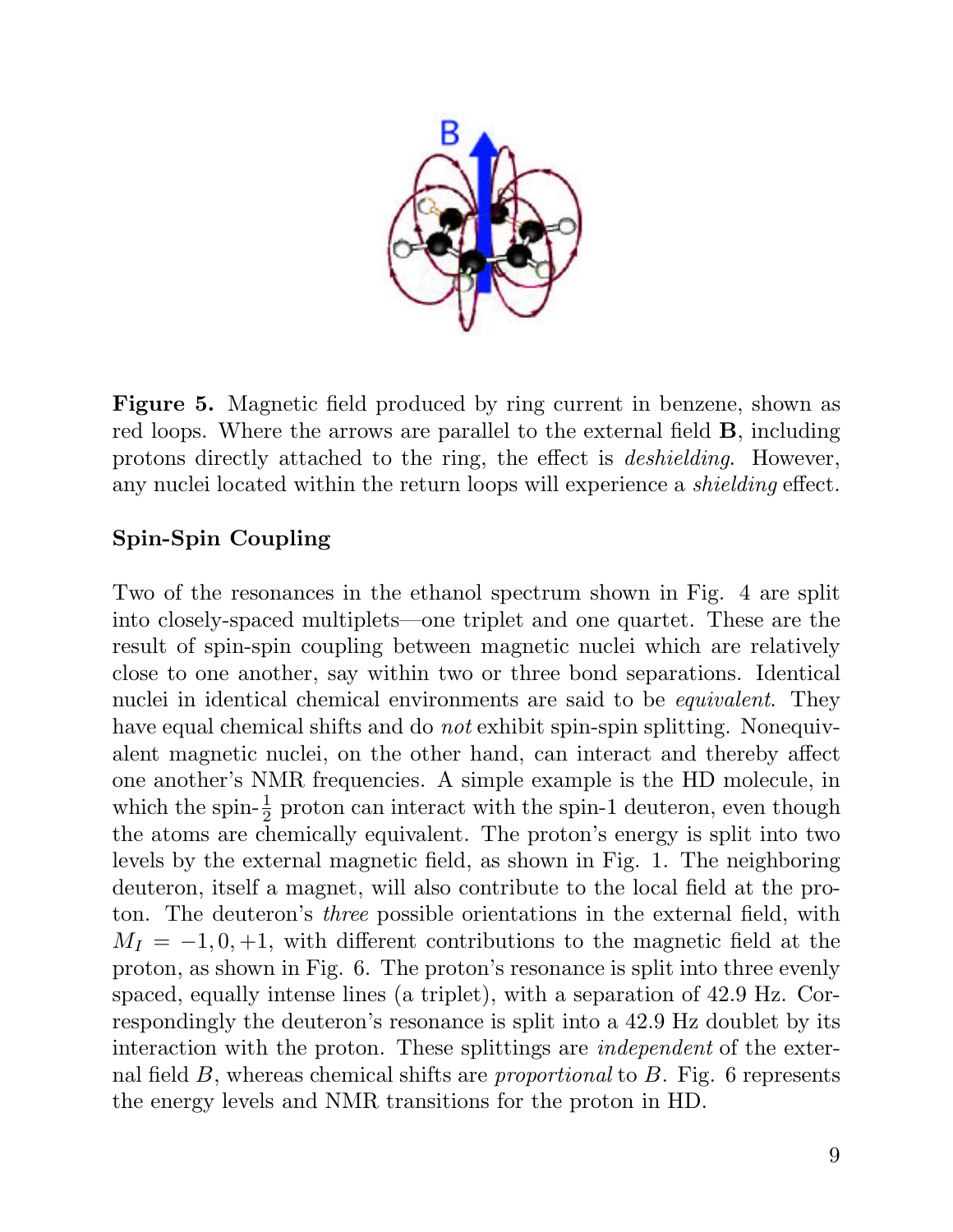

Figure 6. Nuclear energy levels for proton in HD molecule. The two Zeeman levels of the proton when  $B > 0$  are further split by interaction with the three possible spin orientations of the deuteron  $M_d = -1, 0, +1.$ Zeeman levels of the proton when  $B > 0$  are further split by interaction<br>with the three possible spin orientations of the deuteron  $M_d = -1, 0, +1$ .<br>The proton NMR transition, represented by blue arrows, is split into a<br>trip with the three possible spin orien<br>The proton NMR transition, rep<br>triplet with separation 42.9 Hz.

triplet with separation 42.9 Hz.<br>Nuclear-spin phenomena in the HD molecule can be compactly represented<br>by a spin Hamiltonian Nuclear-spin phenomena in<br>by a *spin Hamiltonian* 

$$
\hat{H} = -\hbar \gamma_H M_H (1 - \sigma_H) B - \hbar \gamma_D M_D (1 - \sigma_D) B + h J_{HD} I_H \cdot I_D \tag{18}
$$

 $\hat{H} = -\hbar \gamma_H M_H (1 - \sigma_H) B - \hbar \gamma_D M_D (1 - \sigma_D) B + h J_{HD} I_H \cdot I_D$  (18)<br>The shielding constants  $\sigma_H$  and  $\sigma_D$  are, in this case, equal since the two<br>pucks are shamically identical. For sufficiently large magnetic fields  $B$ , the The shielding constants  $\sigma_H$  and  $\sigma_D$  are, in this case, equal since the two nuclei are chemically identical. For sufficiently large magnetic fields B, the lost term is effectively equal to b  $I_{\text{tot}} M_{\text{tot}} M_{\text{tot}}$ . Th The shielding constants  $\sigma_H$  and  $\sigma_D$  are, in this case, equal since the two<br>nuclei are chemically identical. For sufficiently large magnetic fields B, the<br>last term is effectively equal to  $hJ_{HD}M_HM_D$ . The *spin-coupli* nuclei are chemically identical. For sufficiently large magnetic<br>last term is effectively equated to  $hJ_{HD}M_{H}M_{D}$ . The spin-court<br>J can be directly equated to the splitting expressed in Hz.<br>We consider not the sage of term is effectively equal to  $hJ_{HD}M_HM_D$ . The *spin-coupling constant*<br>n be directly equated to the splitting expressed in Hz.<br>We consider next the case of two equivalent protons, for example, the<br>group of otheral. Each p

 $J$  can be directly equated to the splitting expressed in Hz.<br>We consider next the case of two equivalent protons, for example, the  $\rm CH_2$  group of ethanol. Each proton can have two possible spin states with  $M_I = \pm \frac{1}{2}$ , giv consider next the case of two equivalent protons, for example, the<br>up of ethanol. Each proton can have two possible spin states with<br> $\frac{1}{2}$ , giving a total of four composite spin states. Just as in the case of<br>gring, t  $CH_2$  group of ethanol. Each proton can have two possible spin states with  $M_I = \pm \frac{1}{2}$ , giving a total of four composite spin states. Just as in the case of electron spins, these combine to give *singlet* and *triplet*  $M_I = \pm \frac{1}{2}$ , giving a total of four composite spin states. Just as in the case of electron spins, these combine to give *singlet* and *triplet* nuclear-spin states with  $M = 0$  and 1, respectively. Also, just as for ele electron spins, these combine to give *singlet* and *triplet* nuclear-spin states with  $M = 0$  and 1, respectively. Also, just as for electron spins, transitions between singlet and triplet states are forbidden. The triple with  $M = 0$  and 1, respectively. Also, just as for electron spins, transitions the singlet state is inactive. As a consequence, spin-spin splittings do not occur among identical nuclei. For example, the  $H_2$  molecule shows just a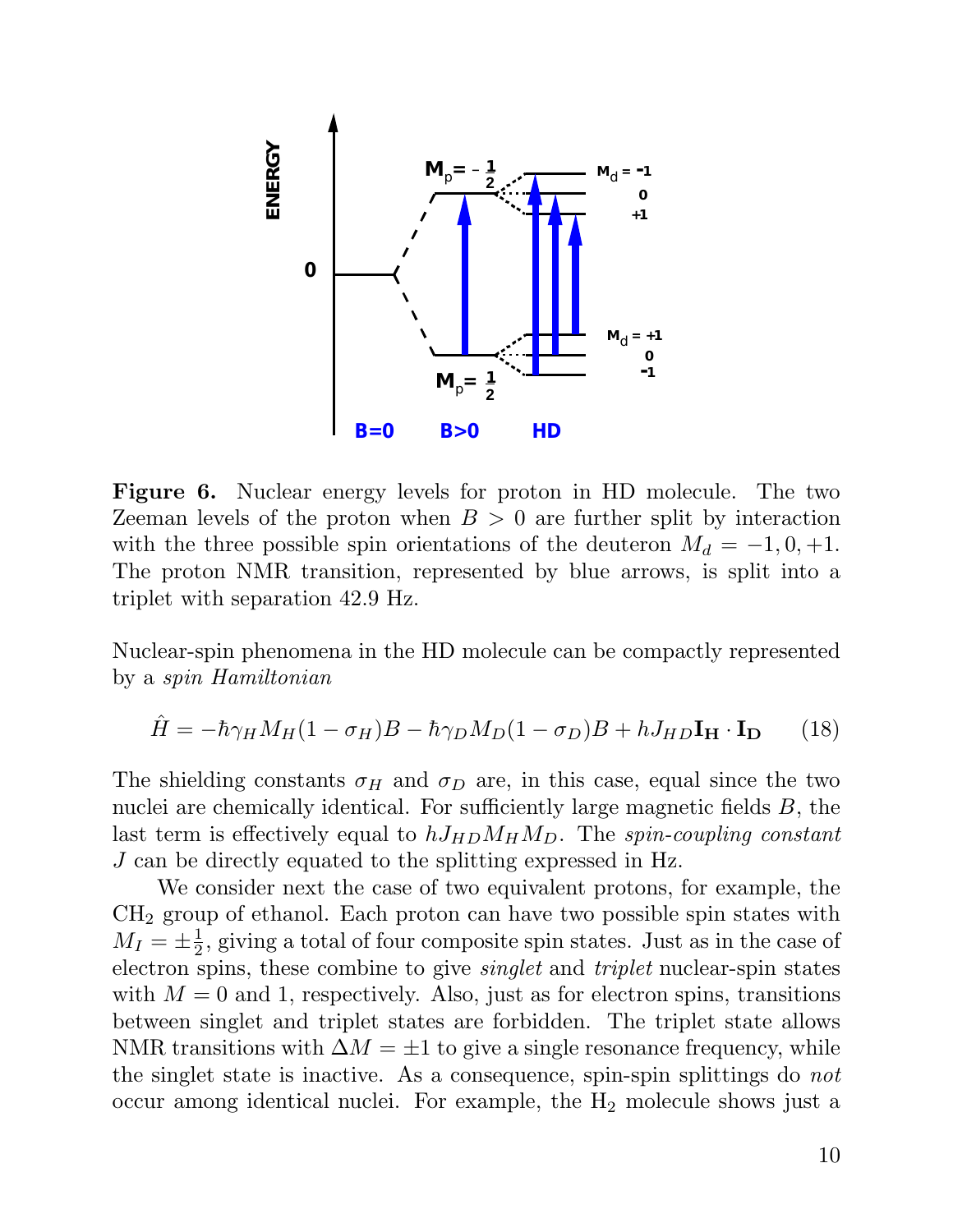single NMR frequency. And the  $\text{CH}_2$  protons in ethanol do not show spinspin interactions with one another. They can however cause a splitting of single NMR frequency. And the  $CH_2$  protons in ethanol do not show spin-<br>spin interactions with one another. They *can* however cause a splitting of<br>the neighboring  $CH_3$  protons. Fig. 7 (left side) shows the four possibl spin interactions with one another. They can however cause a splitting of<br>the neighboring  $CH_3$  protons. Fig. 7 (left side) shows the four possible<br>spin states of two equivalent protons, such as those in the methylene gro the neighboring  $CH_3$  protons. Fig. 7 (left side) shows the four possible<br>spin states of two equivalent protons, such as those in the methylene group<br> $CH_2$ , and the triplet with intensity ratios  $1 : 2 : 1$  which these prod spin states of two equivalent protons, such as those in the methylene group  $CH_2$ , and the triplet with intensity ratios  $1:2:1$  which these produce in nearby protons. Also shown (right side) are the eight possible spin s  $CH_2$ , and the triplet with intensity ratios 1 : 2 : 1 which these produce in<br>nearby protons. Also shown (right side) are the eight possible spin states<br>for three equivalent protons, say those in a methyl group  $CH_3$ , and mearby protons. Also shown (right side) are the eight possible spin states<br>for three equivalent protons, say those in a methyl group  $CH_3$ , and the<br>quartet with intensity ratios  $1 : 3 : 3 : 1$  which these produce. In genera for three equivalent protons, say those in a methyl group  $CH_3$ , and the quartet with intensity ratios 1 : 3 : 3 : 1 which these produce. In general, <br>*n* equivalent protons will give a splitting pattern of  $n + 1$  lines i quartet with intensity ratios 1 : 3 : 3 : 1 which these produce. In general,<br>
n equivalent protons will give a splitting pattern of  $n + 1$  lines in the ratio<br>
of binomial coefficients  $1 : n : n(n - 1)/2 ...$  The tertiary hydrogen *n* equivalent protons will give a splitting pattern of  $n + 1$  lines in the ratio<br>of binomial coefficients  $1 : n : n(n - 1)/2 ...$  The tertiary hydrogen in<br>isobutane (CH<sub>3</sub>)<sub>3</sub>CH<sup>\*</sup>, marked with an asterisk, should be split into 1 of binomial coefficients  $1 : n : n(n-1)$ ,<br>isobutane  $(\text{CH}_3)_3\text{CH}^*$ , marked with an a<br>lines by the 9 equivalent methyl protons.



Figure 7. Splitting patterns from methylene and methyl protons.

The NMR spectrum of ethanol  $CH_3CH_2OH$  (Fig. 4) can now be in-The NMR spectrum of ethanol  $CH_3CH_2OH$  (Fig. 4) can now be in-<br>terpreted. The  $CH_3$  protons are split into a 1 : 2 : 1 triplet by spin-spin<br>interaction with the poirbloging  $CH_3$  Convergely the  $CH_3$  protons are split The NMR spectrum of ethanol  $CH_3CH_2OH$  (Fig. 4) can now be in-<br>terpreted. The  $CH_3$  protons are split into a 1 : 2 : 1 triplet by spin-spin<br>interaction with the neighboring  $CH_2$ . Conversely, the  $CH_2$  protons are split<br>in terpreted. The CH<sub>3</sub> protons are split into a 1 : 2 : 1 triplet by spin-spin<br>interaction with the neighboring CH<sub>2</sub>. Conversely, the CH<sub>2</sub> protons are split<br>into a 1 : 3 : 3 : 1 quartet by interaction with the CH<sub>3</sub>. The interaction with the neighboring  $CH_2$ . Conversely, the  $CH_2$  protons are split<br>into a 1 : 3 : 3 : 1 quartet by interaction with the  $CH_3$ . The OH (hydroxyl)<br>proton evidently does not either cause or undergo spin-spin spl into a  $1:3:3:1$  quartet by interaction with the  $CH_3$ . The OH (hydroxyl)<br>proton evidently does not either cause or undergo spin-spin splitting. The<br>explanation for this is hydrogen bonding, which involves rapid exchange proton evidently does not either cause or undergo spin-spin splitting. The explanation for this is hydrogen bonding, which involves rapid exchange of hydroxyl protons among neighboring molecules. If this rate of exchange i